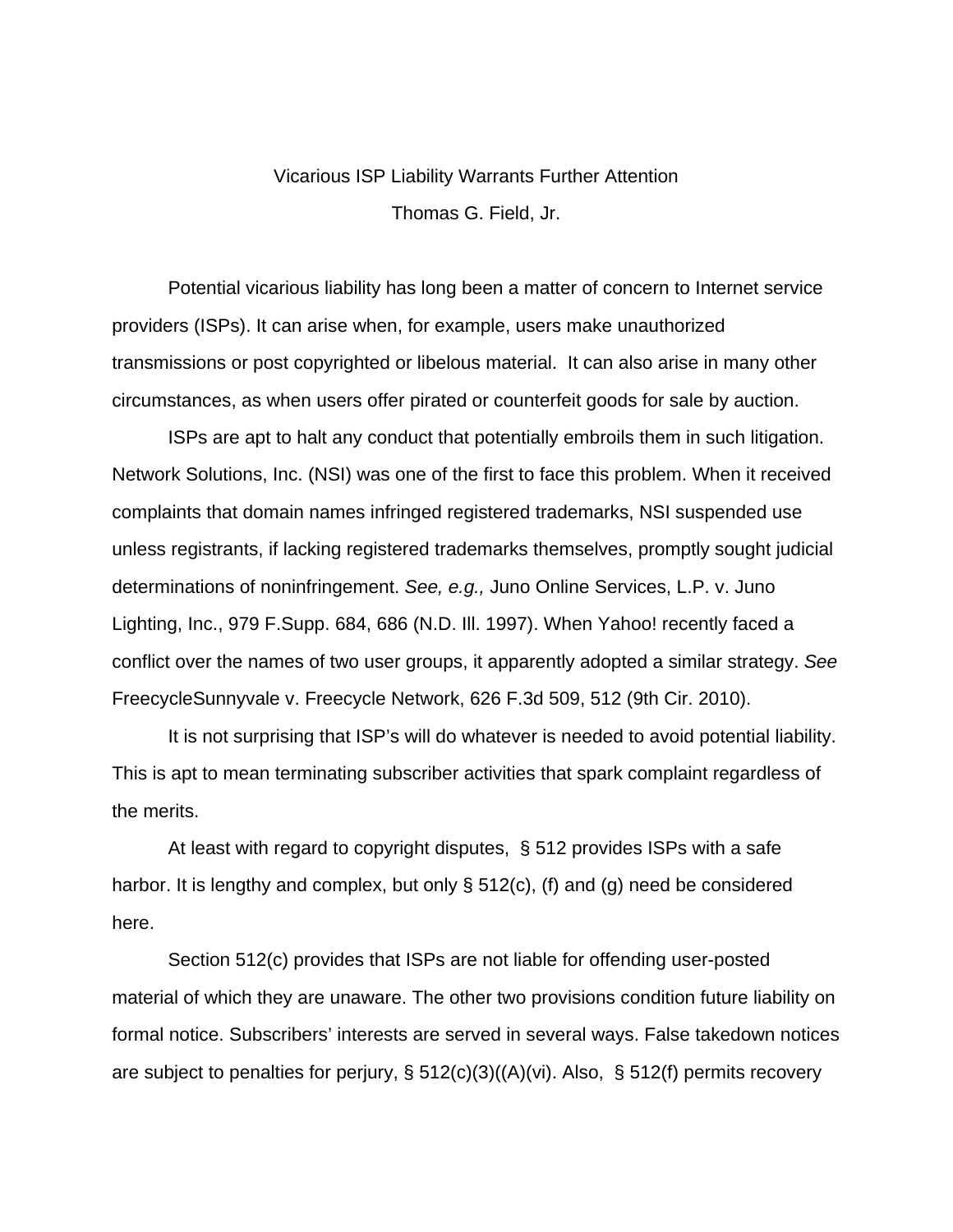of damages caused by knowing misrepresentations.

 Moreover, § 512(g) requires ISPs to contact responsible subscribers. If they then file a counter notification,  $\S 512(g)(2)(C)$  obligates the ISP to reinstate service or replace removed material unless it has been informed by complainants that they have filed suit.

 Despite capacity to do so, however, complainants may not be inclined to file suit. This is well illustrated by three recent cases concerning allegedly illegal sales on eBay. In each instance, multiple takedown notices addressed essentially identical transactions. Although auctions were reinstated following counter notices, sales were repeatedly disrupted. Beyond delay and inconvenience, sellers targeted by multiple complaints face increasing risk of being terminated.

 Although that situation is amply illustrated by Vernor v. Autodesk, Inc. 621 F.3d 1102 (9th Cir. 2010), and UMG Recordings, Inc. v. Augusto, 628 F.3d 1175 (9th Cir. 2011), those cases are more notable for holdings on the merits. Vernor ultimately lost because he was found not to own the AutoCAD CD-ROMs he had been selling on eBay. Augusto prevailed when the court reached the opposite conclusion with respect to CDs in dispute, but UMG Recordings certainly had a colorable claim.

 Design Furnishings, Inc. v. Zen Path, LLC, 2010 WL 5418893 (E.D.Cal.) contrasts starkly with those cases. As the opinion recounts, both parties sell wicker furniture designed by an employee of Zen Path and manufactured by the same Chinese manufacturer after Design Furnishings ordered identical copies. *Id.* at \*1. That the designer was upset is understandable, but design patent protection is not mentioned and is presumably barred by § 35 U.S.C. 102(b). Moreover, the Copyright Office refused to register a claim to copyright in the furniture. *Id.* at \*2.

 A state court had granted a TRO based on Zen Path's allegations of tortious inference and violation of the California unfair competition statute. Presumably because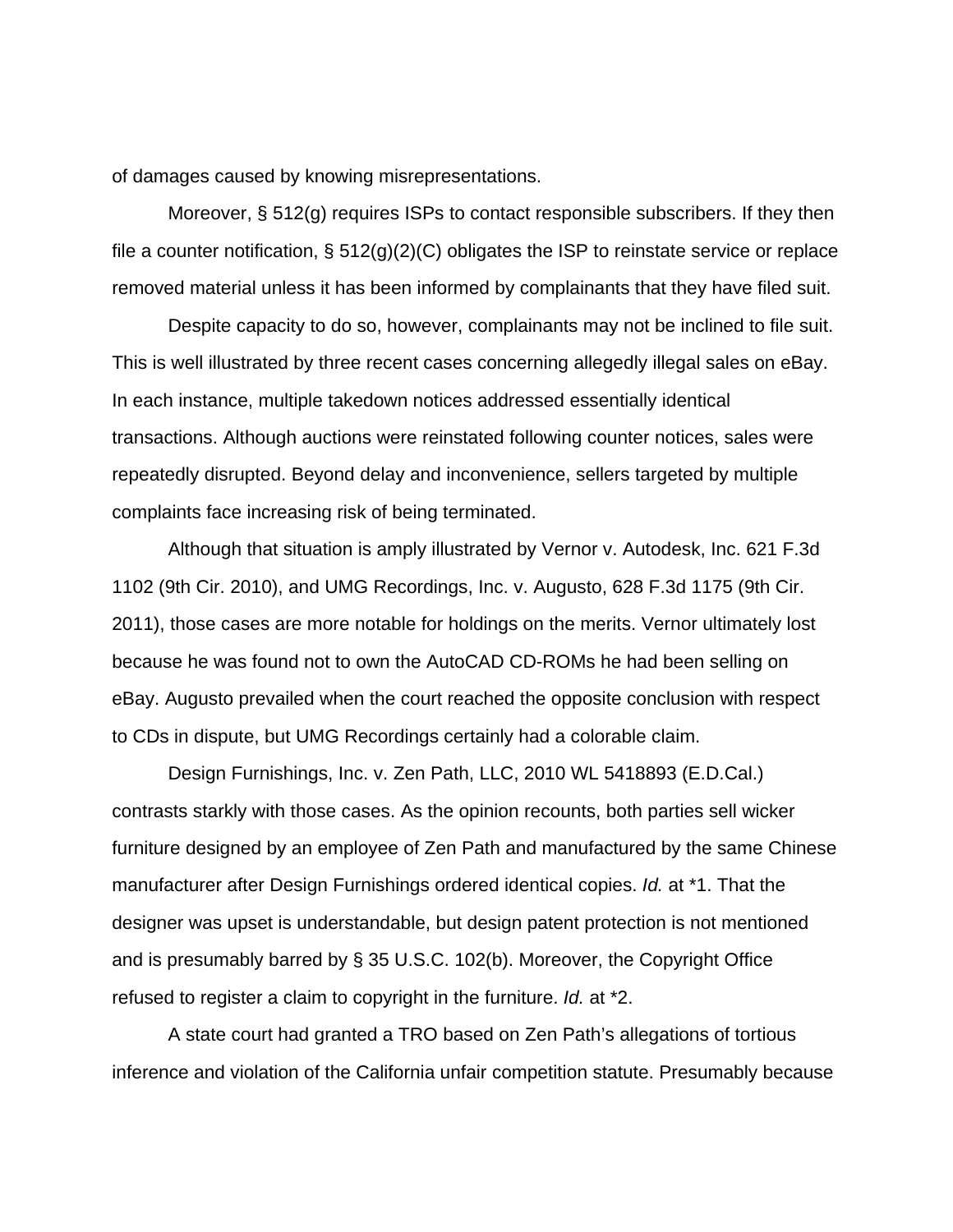violation of § 512(f) was also alleged, the case was removed, but the TRO was continued. *Id.* at \*3.

 Although Design Furnishings initially made use of Zen Path's photographs, that had stopped. *Id.* at \*1-2. Thus, the court said, "Defendant was never able to point to the specific feature of the furniture that could be copyrighted…, yet defendant filed 63 notices of claimed copyright infringement. ….[E]ven if it could be argued that defendant initially believed it had a valid copyright claim, it is substantially more implausible… now that its claim has been rejected by both the [Copyright Office] and this court. At a minimum, there are serious questions going to the merits." *Id.* at \*6.

 "[A]bsent eBay's policies, designed to avoid eBay's liability for intellectual property infringement, it would be the claimed copyright holder who would bear the burden of proving the copyright infringement. …. That burden is essentially shifted…. To withhold a preliminary injunction would allow anyone to effectively shut down a competitor's business on eBay simply by filing numerous notices that the seller's products allegedly infringe…." *Id.* at \*8 (citation and note omitted).

 Thus, the court enjoined Zen Path from "notifying eBay that defendant has copyrights in the wicker patio furniture offered for sale by plaintiff and that plaintiff's sales violate those copyrights." *Id.* at \* 9. The preliminary injunction, however, was conditioned on Design Furnishings' posting \$100,000 bond! *Id.* Lacking the financial capacity to do so, only the threat of liability under § 512(f) and the remote possibility of being prosecuted for perjury would restrain Zen Path's' efforts to interfere with what it erroneously saw as blatant piracy. Given a slightly better claim, it would face no more risk than would UMG Recordings.

 Although § 512 may be regarded primarily as providing a safe harbor for ISPs, it also provides a safe harbor for complainants who have a good faith belief that their